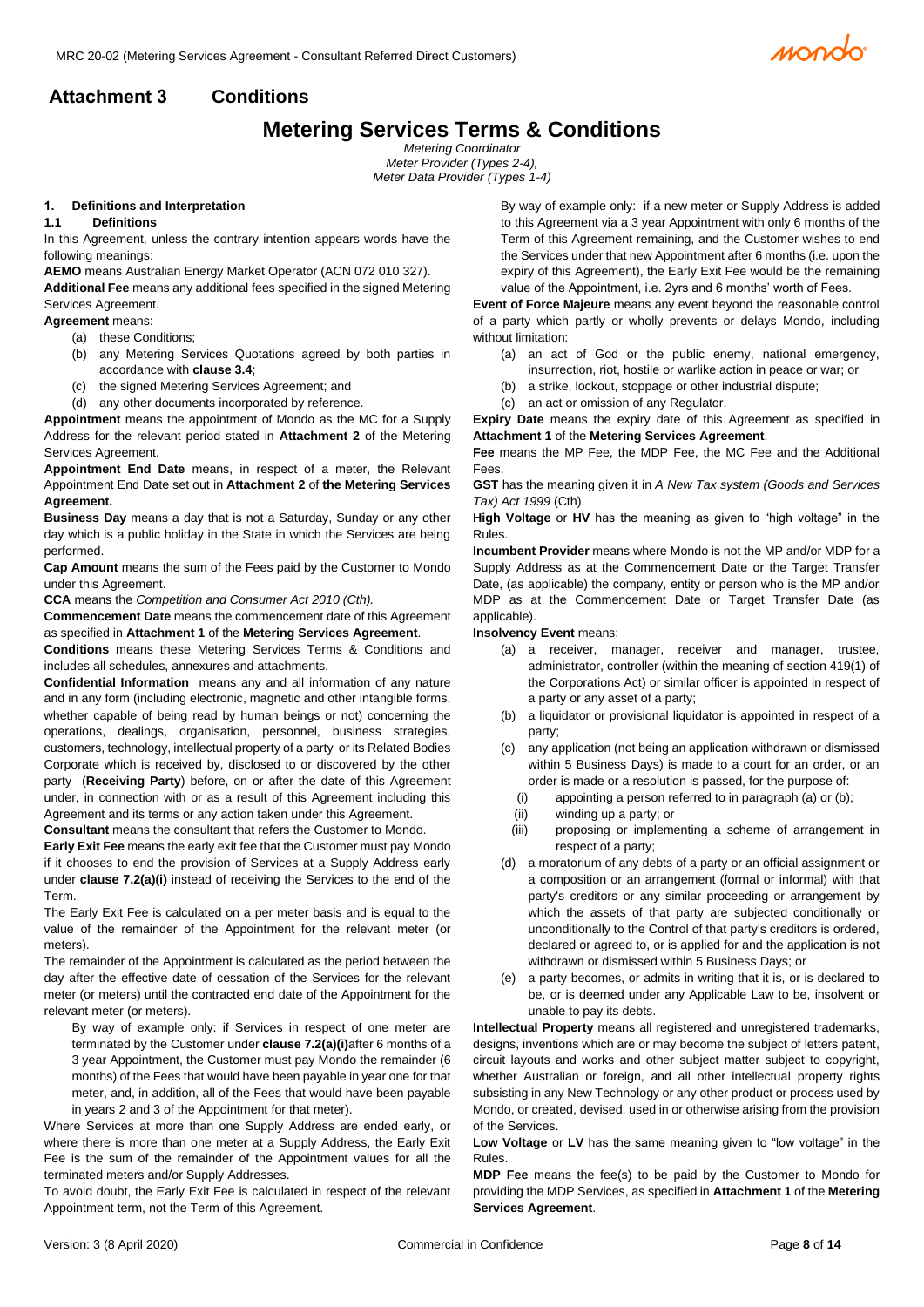

**MC Fees** means the fee(s) to be paid by the Customer to Mondo for being the Metering Coordinator, as specified in **Attachment 1** of the **Metering Services Agreement**.

**Metering Coordinator** or **MC** has the same meaning as in the Rules. **Metering Data** has the same meaning as in the Rules.

**Metering Data Provider** or **MDP** has the same meaning as in the Rules.

**Metering Data Provider Services** or **MDP Services** means, in relation to Metering Equipment:

- (a) collection, processing and validation of Metering Data;
- (b) storing of Metering Data on-line and off-line;
- (c) aggregation of Metering Data and electronic provision of that data to AEMO in standard formats; and
- (d) provision of Metering Data access to Rules participants; in accordance with Chapter 7 of the Rules.

**Metering Equipment** means any metering equipment or metering installation installed pursuant to this Agreement or installed pursuant to a prior agreement between the Customer (or another customer) and Mondo but used under this Agreement;

**Metrology Procedure** has the same meaning as in the Rules.

**Metering Provider** or **MP** has the same meaning as in the Rules.

**Metering Provider Services** or **MP Services** means the provision, installation, registration, commissioning and maintenance of Metering Equipment in accordance with the Rules and as more particularly specified in this Agreement.

**Metering Services Agreement** means the Metering Services Agreement to which these Conditions form **Attachment 3**.

**Metering Services Quotation** means a metering services quotation in writing for Services as may be provided to the Customer by Mondo from time to time.

**MP Fee** means the fee(s) to be paid by the Customer to Mondo for providing the MP Services, as specified in **Attachment 1** of the **Metering Services Agreement**.

**NEM** means the National Electricity Market as defined in the Rules.

**New Technology** means any and all technology however embodied, including without limitation processes, formulae, reports, documents, notes, drafts, drawings, specifications, software, blue-prints, know-how, research data, discoveries, inventions, secrets, designs or improvements in procedures and where the context so requires, apparatus and equipment utilising same.

**NMI** means National Metering Identifier as defined in the Rules.

**Nominated Electricity Retailer** means the electricity retailer contracted to supply electricity to the Customer's supply address.

**Normal Business Hours** means 0700 to 1600 on a Business Day.

**Personnel** means employees, agents and subcontractors of a party.

**Registered Participant** has the same meaning as in the Rules.

**Regulatory Requirements** means the requirements under any statute, regulation, subordinate legislation, licence, authorisation, the Rules, Service Level Procedures, Metrology Procedure together with any accreditation or registration administered by AEMO which must be observed by Mondo in order to properly carry on the business of providing the Services (including any agreement entered into between Mondo and AEMO in relation to related services).

**Related Bodies Corporate** has the meaning given to it in the *Corporations Act 2001* (Cth).

**Rules** means the National Electricity Rules as adopted pursuant to the National Electricity (Victoria) Law.

**Services** means:

(a) the performance of the MC's role under the Rules;

- (b) MP Services;
- (c) MDP Services; and
- (d) Web Services (if these are required by the Customer).

**Service Level Procedures** has the same meaning as in the Rules.

**Supply Address(es)** means the address(es) at which Mondo will provide the Services as set out in **Attachment 2** of the **Metering Services Agreement** or as otherwise as agreed by the parties pursuant to **clause [3.4](#page-2-0)** from time to time.

**Target Transfer Date** means, in respect of a meter, the applicable target transfer date set out in **Attachment 2** of the **Metering Services** 

**Agreement** or otherwise agreed by the Customer and Mondo from time to time.

**Tax** means any stamp, duty, sales tax and other tax, GST, levy, impost, deduction, charge and withholding tax (plus interest thereon and penalties, if any, unless due to a Mondo default) and charges, fees or other amounts made on or in respect thereof including any carbon tax or any such amount that relates to or is imposed because of environmental matters but does not include any income tax.

**Transition Agreement** means the agreement between Mondo and the Incumbent Provider that sets out the terms and conditions on which the Incumbent Provider will provide Transition Services during the Transition Period.

**Transition Period** means, in respect of a Supply Address, the period during which Mondo is the MC, but the metering equipment at the Supply Address is not Metering Equipment.

For example, Where Mondo (1) is appointed as the MC; and (2) intends to appoint itself [or a third party (other than the Incumbent Provider)] as the MP and/or MDP, the transition period would be the period during which Mondo is the MC, but the existing metering equipment has not yet been removed and replaced with Metering Equipment installed in accordance with this Agreement.

**Transition Services** means in respect of a Supply Address, the performance of the role of MP and MDP under and in accordance with the Rules.

**Web Services** means the provision by Mondo of an online web portal, the options and features of which will be agreed by Mondo and the Customer in writing if the Customer requires this Service.

# **1.2 Interpretation**

- (a) In this Agreement, except where the context otherwise requires: (i) the singular includes the plural and vice versa, and a gender
	- includes other genders; (ii) another grammatical form of a defined word or expression has a corresponding meaning;
	- (iii) a reference to a clause, paragraph, schedule, attachment or annexure is to a clause or paragraph of, or schedule, attachment or annexure to, this Agreement, and a reference to this Agreement includes any schedule, attachment or annexure;
	- (iv) a reference to currency is a reference to Australian currency unless otherwise specified;
	- (v) a reference to a party to a document includes the party's executors, administrators, successors and permitted assigns and substitutes;
	- (vi) a reference to Mondo, its Related Bodies Corporate or the Supplier includes the officers, employees, agents and subcontractors of that entity;
	- (vii) a reference to a person includes a natural person, partnership, body corporate, association, governmental or local authority or agency or other entity;
	- (viii) a reference to a statute, ordinance, code or other law includes regulations and other instruments under it and consolidations, amendments, re-enactments or replacements of any of them;
	- (ix) the meaning of general words is not limited by specific examples introduced by including, for example or similar expressions;
	- (x) headings are for ease of reference only and do not affect interpretation;
	- (xi) a rule of construction does not apply to the disadvantage of a party because the party was responsible for the preparation of this Agreement or any part of it; and
	- (xii) if a day on or by which an obligation must be performed or an event must occur is not a Business Day, the obligation must be performed or the event must occur on or by the next Business Day.

#### **1.3 Precedence**

(a) Subject to **clause [1.3\(b\)](#page-2-1)** in the event of any inconsistency between the various documents comprising this Agreement, the following order of precedence will apply: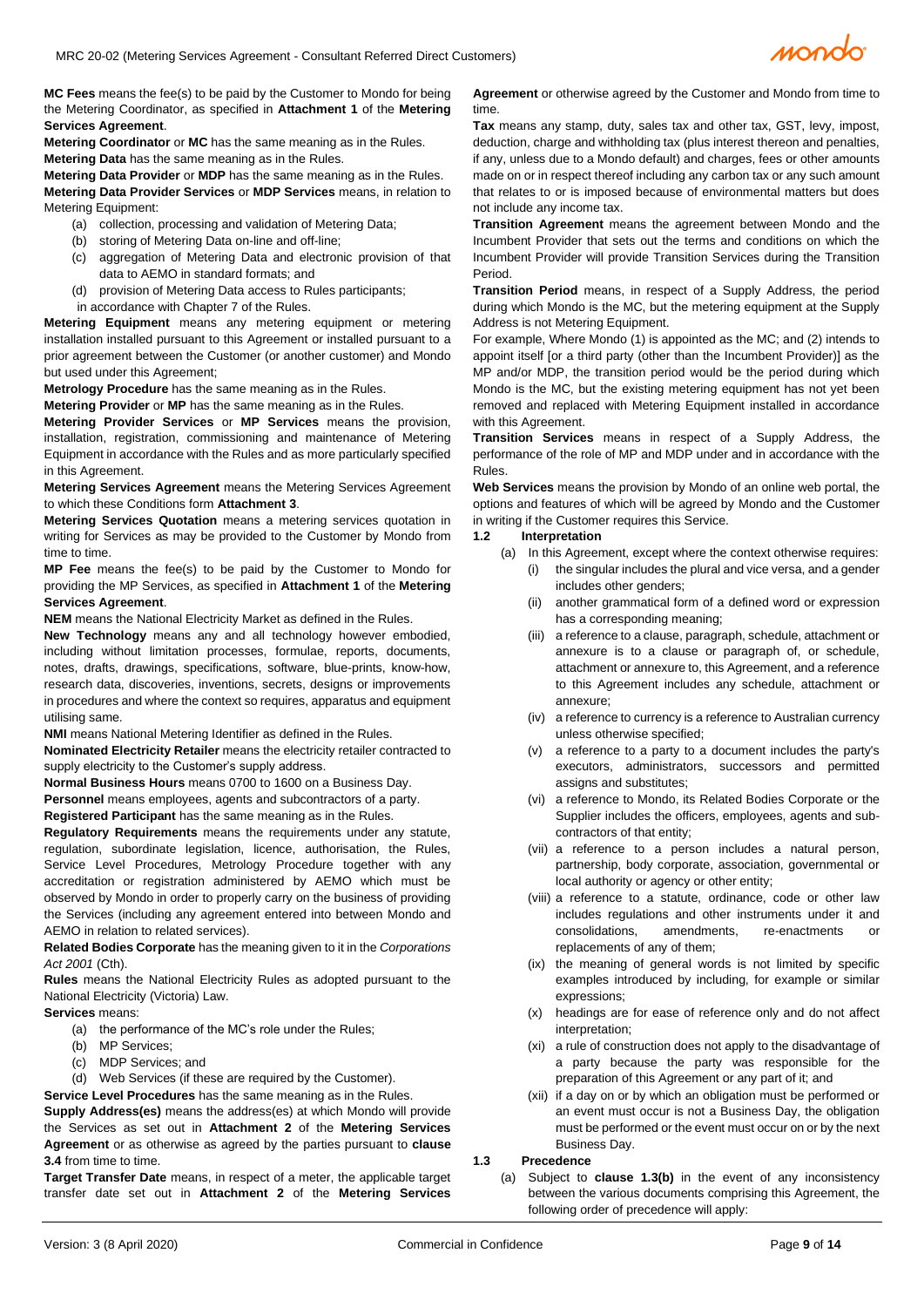

- (i) these Conditions; and
- (ii) the attachments to these terms and conditions;
- (iii) a Metering Services Quotation;
- (iv) the Metering Services Agreement.
- <span id="page-2-1"></span>(b) In the event of an inconsistency, the inconsistent provisions will be deemed deleted to the extent of any inconsistency, unless that provision states expressly that it is intended to take precedence.

# **2. Term and Appointment**

#### **2.1 Term**

This Agreement commences on the Commencement Date and expires on the Expiry Date unless terminated earlier by either party in accordance with **claus[e 7](#page-3-1) (Termination)**.

## **3. Provision of Services**

#### **3.1 Appointment**

- Subject to **claus[e 3.2](#page-2-2)**, with effect from the Target Transfer Date:
	- (a) the Customer appoints Mondo as the Metering Coordinator; and (b) Mondo will nominate the Metering Provider and Meter Data Provider,

in respect of the Supply Address(es).

# <span id="page-2-2"></span>**3.2 Transition Services**

- (a) This **claus[e 3.2](#page-2-2)** applies if, as at the Commencement Date or the Target Transfer Date (as applicable), there is an Incumbent Provider in respect of the applicable Supply Address.
- (b) Notwithstanding any other provision of this Agreement, during the Transition Period:
	- (i) Mondo will not nominate the Metering Provider and Meter Data Provider or otherwise provide MP Services and MDP Services to the Customer;
	- (ii) the Incumbent Provider will continue provide Transition Services to the Customer:
		- (1) without warranty or indemnity or obligation, other than any warranty or indemnity or obligation required by the Rules;
		- (2) otherwise in accordance with the service levels set out in the Transition Agreement; and
		- (3) for the Transition Fees which will be reimbursed by the Customer to Mondo or otherwise directly paid to the Incumbent Provider plus any management fee agreed between Mondo and the Customer from time to time.
- (c) For the avoidance of doubt, Mondo will nominate the Metering Provider and Meter Data Provider or otherwise provide MP Services and MDP Services to the Customer upon expiry of the Transition Period.

## **3.3 Mondo's Obligations**

- (a) Mondo will, during the Term, provide the Services to the Customer at each Supply Address in accordance with:
	- (i) the terms of this Agreement; and
	- (ii) all applicable Regulatory Requirements.
- (b) Mondo will test all Metering Equipment provided under this Agreement in accordance with the Rules or, at its sole discretion, any other method approved by AEMO.
- (c) The Customer may request (by notice in writing) that Mondo perform additional tests over and above those to be performed under **clause 3.3(b)**. The cost of any additional tests performed pursuant to this **clause 3.3(c)** will be borne by the Customer.

## <span id="page-2-0"></span>**3.4 Additional Supply Addresses**

- (a) During the Term, the Customer may request Services to be provided in respect of Additional Supply Address(es). Any request must be in writing and sent to the Consultant.
- (b) The Consultant will liaise and communicate with Mondo and will use the "New Site Roll-in / Variation Form" (or other document agreed in writing by the parties) to effect such requests.
- (c) Upon the request of Mondo (or the Consultant on Mondo's behalf), the Customer must provide all information reasonably required by Mondo for the Services to be provided including: (i) the NMI<sup>-</sup>
	- (ii) the Nominated Electricity Retailer;
- (iii) the name of the Supply Address;
- (iv) the address of the Supply Address;
	- (v) the existing meter details;
	- (vi) the period that the Services are to be provided at the Supply Address; and
	- (vii) confirmation from a registered medical practitioner or a hospital that a person residing at the Supply Address requires a life support machine.
- (d) The Customer must as soon as reasonably practicable (but in any event within 5 Business Days) notify Mondo if the Nominated Electricity Retailer changes and provide the details of the new Nominated Electricity Retailer.
- (e) Mondo will consider any request made in accordance with **clause 3.4(a)** and may (but is not required to) provide the Customer with a Metering Services Quotation. The Customer may accept the Metering Services Quotation by notice in writing to the Consultant.
- For the avoidance of doubt, all Metering Services Quotation or other correspondence in connection with the **clause 3.3** will be sent by Mondo to the Consultant who will directly liaise and communicate with the Customer.
- (f) For avoidance of doubt, Mondo will not commence the provision of Services in respect of a new Supply Address until the Nominated Electricity Retailer has provided Mondo will all required information and documentation in accordance with Rules.

# **3.5 Customer's Obligations**

- (a) The Customer will co-operate with Mondo and give Mondo all reasonable assistance to allow Mondo to comply with all applicable Regulatory Requirements and its obligations under this Agreement. This obligation includes taking all necessary steps to enable Mondo to be nominated as the MC in respect of the relevant Supply Address(es).
- (b) The Customer will ensure that Mondo and its Personnel have full, safe and legal access to the Supply Address(es) to enable them to perform the Services during Normal Business Hours. If Mondo requires access outside of Normal Business Hours, such access will be by prior agreement with the Customer and may incur additional fees.
- (c) Where Mondo requires access to any premises or sites which the Customer does not own, occupy or control, the Customer must use all reasonable endeavours to assist Mondo and its Personnel to gain access to such premises or sites.
- (d) The Customer and its Personnel must:
	- (i) as soon as reasonably practicable, notify Mondo at any time if it receives confirmation from a registered medical practitioner or a hospital that a person residing at a Supply Address requires a life support machine;
	- (ii) not interfere with, modify, or attempt to interfere with or modify, the Metering Equipment or the operation of the Metering Equipment in any way;
	- (iii) take (or will cause the owner, occupier or controller of the Supply Address to take) all necessary precautions to protect the Metering Equipment from damage or interference; and
	- (iv) ensure that all Metering Equipment installed under this Agreement is used only for the metering of electricity.

#### **4. Ownership of Metering Equipment 4.1 Mondo Property**

- (a) Unless otherwise agreed by the parties in writing, all Metering Equipment installed at a Supply Address remains the property of Mondo and does not become the property of the Customer or the owner or occupier of the Supply Address.
- (b) The Customer must ensure that the Metering Equipment is not damaged or interfered or tampered with by any person (other than Mondo or its Personnel) and will indemnify Mondo in respect of the costs of repairing or replacing (at Mondo's election) any Metering Equipment that has been damaged or damaged or interfered or tampered with.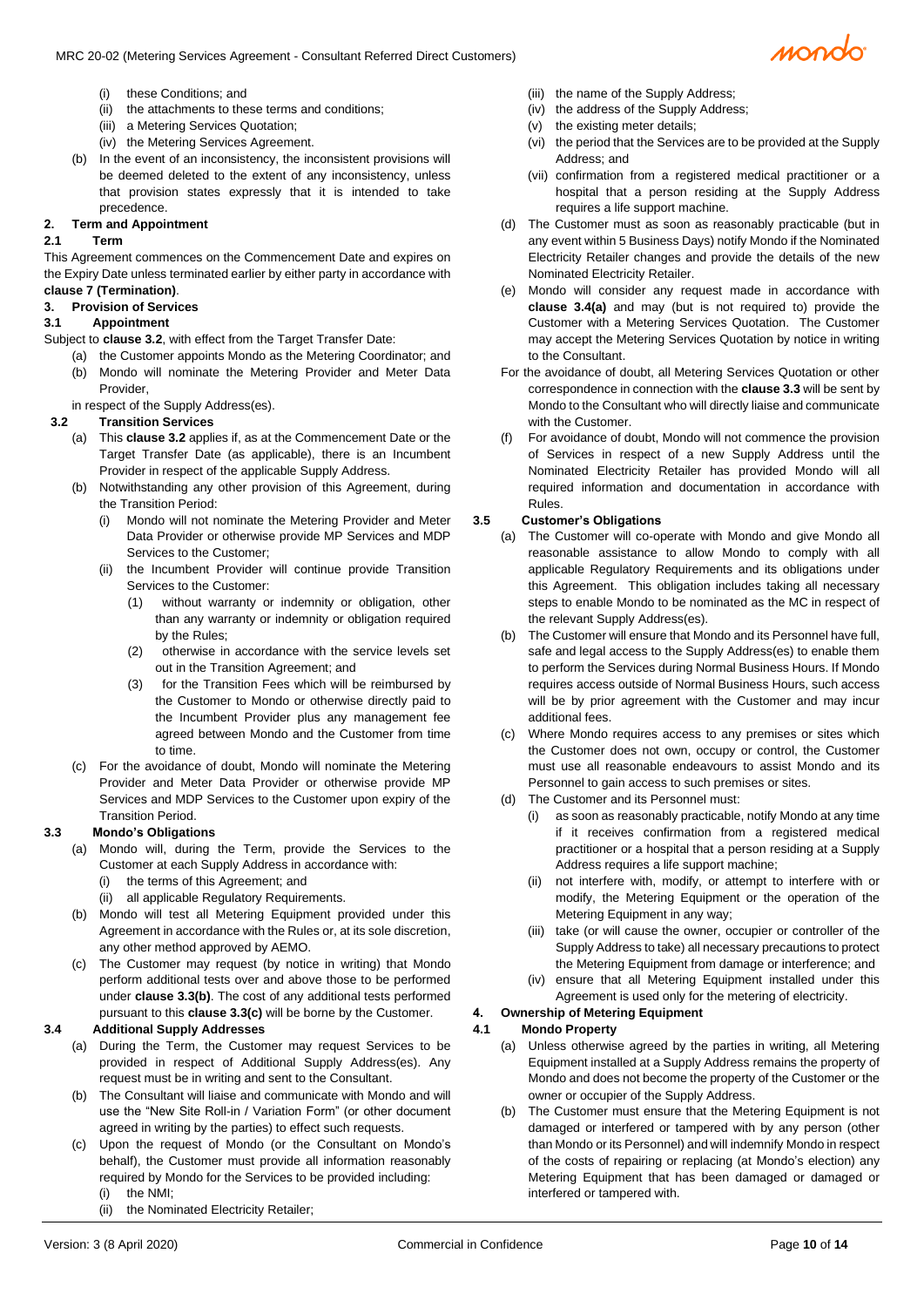

## **5. Liability**

## <span id="page-3-3"></span>**5.1 Liability Cap**

- (a) Subject to **clause [5.1\(c\)](#page-3-2)**, the total liability of either party (and each of their Related Bodies Corporate) for any liability, loss, damage, cost or expense arising out of or otherwise in connection with this Agreement (whether arising under an indemnity, in contract, tort (including negligence) or otherwise) is limited to the Cap Amount.
- <span id="page-3-4"></span>(b) To the extent permitted by law, neither party is liable to the other for any indirect, economic or consequential loss of any kind including without limitation, loss of profits, loss of revenue, loss of operation, loss of business or anticipated savings or for any other indirect loss or damage whether or not that party was aware, or should have been aware, of the possibility of such loss or damage, whether such liability is based on, or claimed to be based on, any breach of contract, tort (including negligence) or any other act or omission on the part of the party causing the loss.
- <span id="page-3-2"></span>(c) The limitations of liability in this **claus[e 5.1\(a\)](#page-3-3)** and **claus[e 5.1\(b\)](#page-3-4)** will not apply to any liability arising as a result of death or personal injury to any person.

## **5.2 Implied Warranties and Conditions**

- (a) To the extent permitted by law, all statutory or implied conditions and warranties are excluded from this Agreement.
- (b) In so far as the Vienna Convention for the International Sale of Goods might otherwise apply to this Agreement, that convention's application to this Agreement is expressly excluded.

# **5.3 Application of the CCA**

- (a) Where Mondo is permitted under the CCA to limit its liability for a breach of a warranty provided for under this Agreement; or of a consumer guarantee under the CCA, Mondo's liability will be limited, at Mondo's sole discretion to;
	- (i) the replacement of the goods (including any Metering Equipment) or supply of equivalent goods;
	- (ii) the repair of the goods;
	- (iii) payment of the cost of replacing the goods or of acquiring equivalent goods; or
	- (iv) payment of the cost of having the goods repaired.
- (b) The parties acknowledge and agree that:
	- (i) certain provisions of Schedule 2 to the CCA may not be excluded, restricted, or modified; and
	- (ii) to the extent that such provisions cannot be excluded, restricted, or modified, no provision of this Agreement will, or purports to exclude, restrict or modify, or will have the effect of excluding, restricting or modifying:
		- (1) the application in relation to the supply of goods (including any Metering Equipment), of any such provisions;
		- (2) the exercise of a right conferred by such provisions; or
		- (3) any liability of a person for failure to comply with a guarantee that applies under Division 1 of Part 3-2 of Schedule 2 to the CCA.

## **6. Insurance**

# **6.1 Insurance Requirements**

Each party must:

- (a) effect and maintain at its own expense a public liability insurance policy for an amount of \$20,000,000 per claim;
- (b) ensure that such insurances are maintained for a period of at least one year after termination or expiry of this Agreement; and
- (c) upon request by the other party, provide certificates of currency for such insurances.

# <span id="page-3-1"></span>**7. Termination**

## <span id="page-3-5"></span>**7.1 Mondo Rights of Termination**

Mondo may terminate this Agreement or its performance of the Services at a Supply Address by written notice where:

- (a) the Customer fails to pay any Fee when due and fails to remedy such non-payment within five (5) Business Days of being notified to do so by Mondo;
- (b) the Customer breaches any other obligation under this Agreement and fails to remedy such breach within 10 Business Days of being notified to do so by Mondo;
- <span id="page-3-6"></span>(c) type 4A Metering Equipment is installed at a Supply Address;
- Mondo suffers an Event of Force Majeure, has notified the Customer, and that Event of Force Majeure
	- (i) has continued for a period of 30 days or more; or
	- (ii) Mondo incurs additional costs or expenses in providing the Services as a result of an Event of Force Majeure, and the Customer does not agree within 10 Business Days to adjust the Fees to reimburse Mondo for those additional costs or expenses,

and, without affecting any rights existing prior to the termination, the parties will not be liable to each other as a result of termination of this Agreement under this clause **[7.1](#page-3-5)[\(d\)](#page-3-6)**; or

(e) an Insolvency Event occurs in relation to the Customer.

# **7.2 Customer's Termination Rights**

- <span id="page-3-0"></span>(a) The Customer may terminate this Agreement or the performance of the Services at a Supply Address by written notice:
	- (i) without cause at any time by giving not less than 60 days written notice, provided that the Customer pays the Early Exit Fee;
	- (ii) where Mondo breaches a material obligation under this Agreement and fails to remedy such breach within 10 Business Days of being notified to do so by the Customer; or
	- (iii) Mondo suffers an Event of Force Majeure, has notified the Customer, and that Event of Force Majeure has continued for a period of 30 days or more.
- (b) The Customer may terminate the performance of the Services at a Supply Address under **claus[e 7.2\(a\)\(i\)](#page-3-0)** by providing seven (7) days' notice, if the owner or occupant of the Supply Address: (i) sells its business or the Supply Address; or
	- (ii) ceases to operate its business from the Supply Address (whether or not the owner or occupant is the Customer).

# **7.3 Obligations upon Termination**

- (a) Upon termination or expiry of this Agreement, the Customer must ensure that any Metering Equipment owned by Mondo is removed from the Supply Address(es) by a meter provider accredited by AEMO and returned to Mondo in accordance with Regulatory Requirements.
- (b) The Customer must pay all Fees incurred up to the effective date of termination.
- (c) Termination or expiry of this Agreement does not affect any rights accrued by either party at the date of termination or expiry.

# <span id="page-3-7"></span>**8. Dispute Resolution**

# **8.1 Dispute Resolution Process**

- (a) If a dispute (other than an Invoice Dispute pursuant to **clause 9.4**) arises under or in relation to this Agreement, the dispute resolution provisions under section 8.2 of the Rules apply as if they were set out in this Agreement, except that:
	- (i) all references to the "Rules Participant" are deleted and replaced with "party".
	- (ii) clause 8.2.3 of the Rules is omitted;
	- (iii) the notice provisions set out in **clause [13.2](#page-5-0)** will apply in respect of all notices and correspondence in respect of any such dispute;
	- (iv) Rule 8.2.1 of the Rules is omitted and replaced with the following:
		- "Clause 8.2.1
		- (a) Where any dispute under or in relation to this Agreement arises the parties must comply with the procedures set out in Rules 8.2.4 to 8.2.12 before taking any other action in relation to the dispute.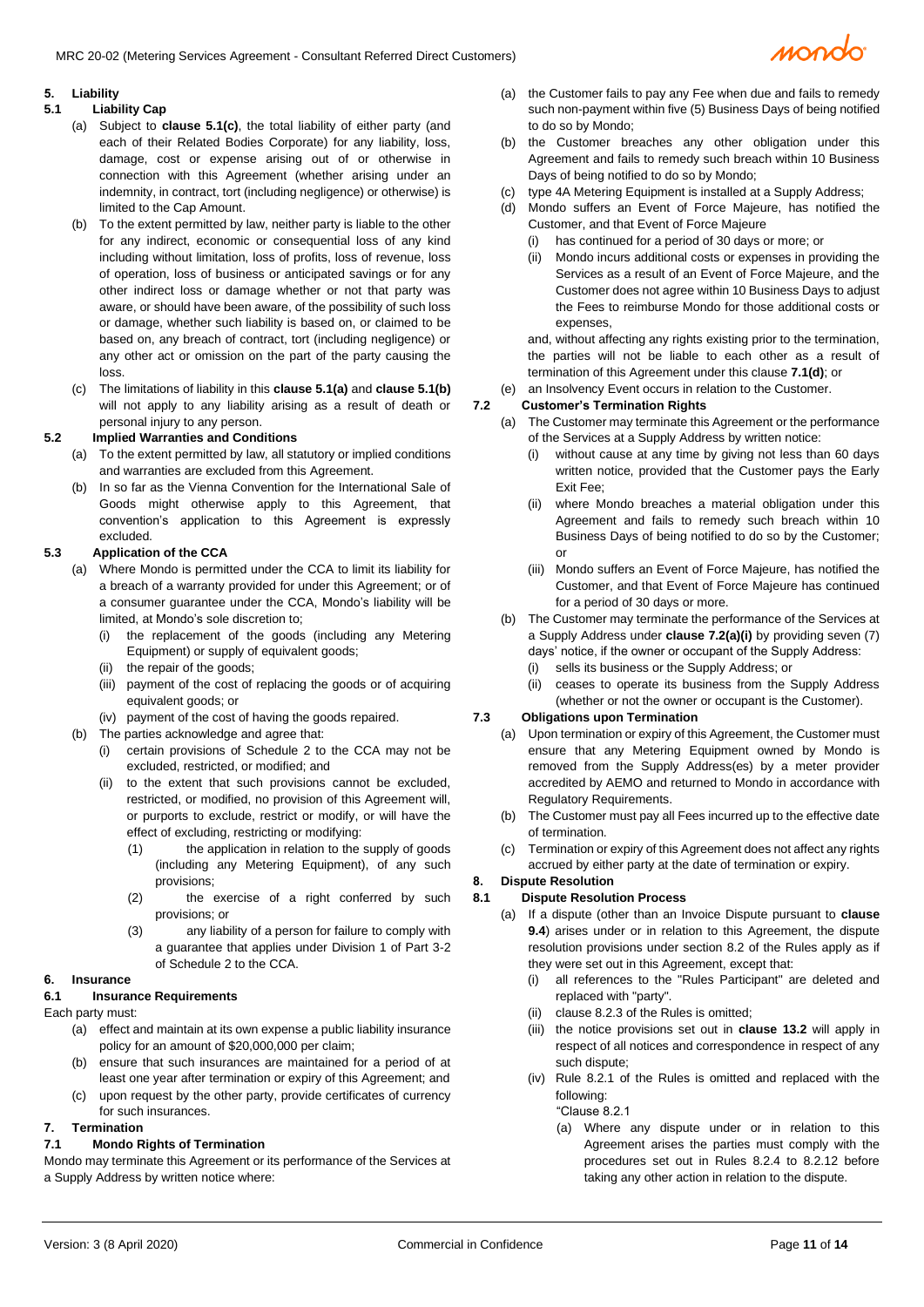- (b) Rule 8.2.1(a) does not prevent a party seeking an urgent interlocutory injunction from a court of competent jurisdiction."
- (b) To the extent that the incorporation of the dispute resolution procedures of the Rules into this Agreement confers upon any person power to resolve disputes between the parties, the parties will be bound by the exercise of that power as contemplated by the Rules. The parties will continue to perform their obligations under this Agreement during the resolution of any dispute.
- (c) A party must not commence legal proceedings in respect of a Dispute unless the party has first complied with this **clause [8](#page-3-7)**.

# **9. Payment Terms**

# **9.1 Fees**

- (a) In consideration of Mondo providing the Services, the Customer will pay Mondo the Fees.
- (b) In respect of a Supply Address, the Fees will be charged monthly in arrears starting on the date Mondo commences providing the Services to the Customer in relation to a Supply Address.
- (c) Where the Customer has arranged for its Nominated Electricity Retailer to pay the Fees on its behalf and the Nominated Electricity Retailer fails to make such payment by the due date, the Customer will pay the outstanding Fees within five (5) days of written notification from Mondo.

# **9.2 Invoices**

- (a) Mondo will render a GST compliant tax invoice in accordance with the requirements of the A New Tax System (Goods and Services Tax) Act 1999 (Cth) for the relevant Fee which is payable without set off or deduction by the Customer within 30 days of the date of the invoice. Each compliant tax invoice must: (i) be calculated in accordance with this Agreement; and
	- (ii) contain sufficient detail to enable Customer to verify its accuracy.
- <span id="page-4-2"></span>(b) The Customer will pay Mondo interest accruing from day to day on all amounts outstanding on invoices as at the due date for payment at an annual rate that is 2 per cent above the corporate overdraft rate quoted from time to time by the Commonwealth Bank of Australia. The Customer must pay Mondo such outstanding amounts upon demand.

## <span id="page-4-0"></span>**9.3 GST**

- (a) Unless expressly stated otherwise, all amounts payable under this Agreement are exclusive of GST.
- (b) If a party (**GST Supplier**) makes a supply to another party (**GST Recipient**) in connection with this Agreement, the GST Recipient must pay the GST Supplier an amount equal to any GST payable by the GST Supplier in relation to that supply (**GST Amount**), unless the amount payable by the GST Recipient for that supply is already expressed to be inclusive of GST.
- (c) The GST Amount must be paid at the same time and in the same manner as making payment of any monetary consideration on which the GST is calculated. If the GST Amount is not calculated on monetary consideration, the GST Recipient must pay the GST Amount within seven (7) days of receipt of a written demand from the GST Supplier.
- (d) The GST Recipient's obligation to pay the GST Amount is conditional on the GST Supplier providing the GST Recipient with a tax invoice that complies with the relevant law. The GST Supplier must do all other things reasonably requested by the GST Recipient to enable the GST Recipient to obtain any input tax credit or other statutory set-off to which it is entitled.
- (e) The amount recoverable on account of GST under this **clause [9.3](#page-4-0)** will include any fines, penalties, interest and other charges incurred as a result of late payment or other default by the GST Recipient under this Agreement.
- If a party is required to pay, reimburse or indemnify another party for any cost, expense or other amount that the other party has incurred or will incur in connection with this Agreement, that amount will be reduced by any amount for which the other party (or representative member if this is not the other party) can claim an input tax credit, partial input tax credit or other like offset.

# <span id="page-4-1"></span>**9.4 Invoice Disputes**

- (a) If Customer (acting both reasonably and in good faith) disputes the whole or any portion of the amount claimed in a tax invoice submitted by Mondo (**Invoice Dispute**), The Customer must:
	- (i) notify Mondo within 10 Business Days of receipt of the tax invoice of the reasons for the dispute; and
	- (ii) pay the portion of the tax invoice which is not in dispute.
- (b) Representatives of the parties must meet within 7 days of the notice under **clause [9.4\(a\)](#page-4-1)** and endeavour in good faith to resolve the dispute. If, at the meeting, the Dispute:
	- (i) is resolved, the Customer must pay the amount agreed by the parties together with interest in accordance with **clause [9.2\(b\)](#page-4-2)** within 14 days of the dispute having been resolved.
	- (ii) is not resolved, the matter will be referred to the respective senior managers of the parties for resolution.
		- If the respective senior managers are unable to resolve the dispute within 7 days the matter may be referred to dispute resolution pursuant to **claus[e 8](#page-3-7)**.

# <span id="page-4-3"></span>**10. Change in Law or Tax**

## **10.1 Change Events**

- (a) In this **clause [10](#page-4-3) Change Event** means, after the Commencement Date:
	- (i) a change in an existing Regulatory Requirement, or introduction of any new Regulatory Requirement, that requires a substantial modification to the role or requirements of the MC MP or MDP Services or substantially affects the manner in which Mondo performs its obligations under this Agreement; or
	- (ii) a change in an existing Tax, or introduction of any new Tax, calculated by reference to the MC, MP Services or MDP Services or the assets or resources used to provide the MC, MP Services or MDP Services, or any change in the interpretation, administration or application to Mondo of such a Tax; or
	- (iii) a change in Australian Standards or good electricity industry practice (as defined in the Rules) that, as a matter of law, expressly requires a mandatory and substantial modification to the to the role or requirements of the MC, MP Services or MDP Services or substantially affects the manner in which Mondo performs its obligations under this Agreement.
	- (b) If by reason of any Change Event there is an increase in the total cost (net of any saving) to Mondo of fulfilling its obligations under this Agreement, Mondo may pass on the increased cost to the Customer through an increase in the Fees.

# **11. Intellectual Property**

# **11.1 Ownership of Intellectual Property**

- (a) This Agreement does not assign the Intellectual Property of either party existing as at the date of this Agreement and neither party may assert ownership of any part or all of the other party's Intellectual Property existing as at the date of this Agreement.
- (b) The Customer acknowledges that all Intellectual Property developed or created by Mondo in the provision of the Services is and will remain the sole property of Mondo and the Customer will not in any way challenge, dispute or infringe the Intellectual Property of Mondo.

# **12. Confidential Information**

## <span id="page-4-4"></span>**12.1 Obligation of Confidence**

- (a) Each party to this Agreement must keep confidential and will not disclose or make available directly or indirectly to any third party any information or material of whatever nature and in whatever medium that becomes available to it in the course of this Agreement. In particular, each party must keep confidential:
	- (i) information relating to the financial position, marketing or business development of the other party or a Related Body Corporate;
	- (ii) information concerning customers or suppliers of the other party or a Related Body Corporate; and

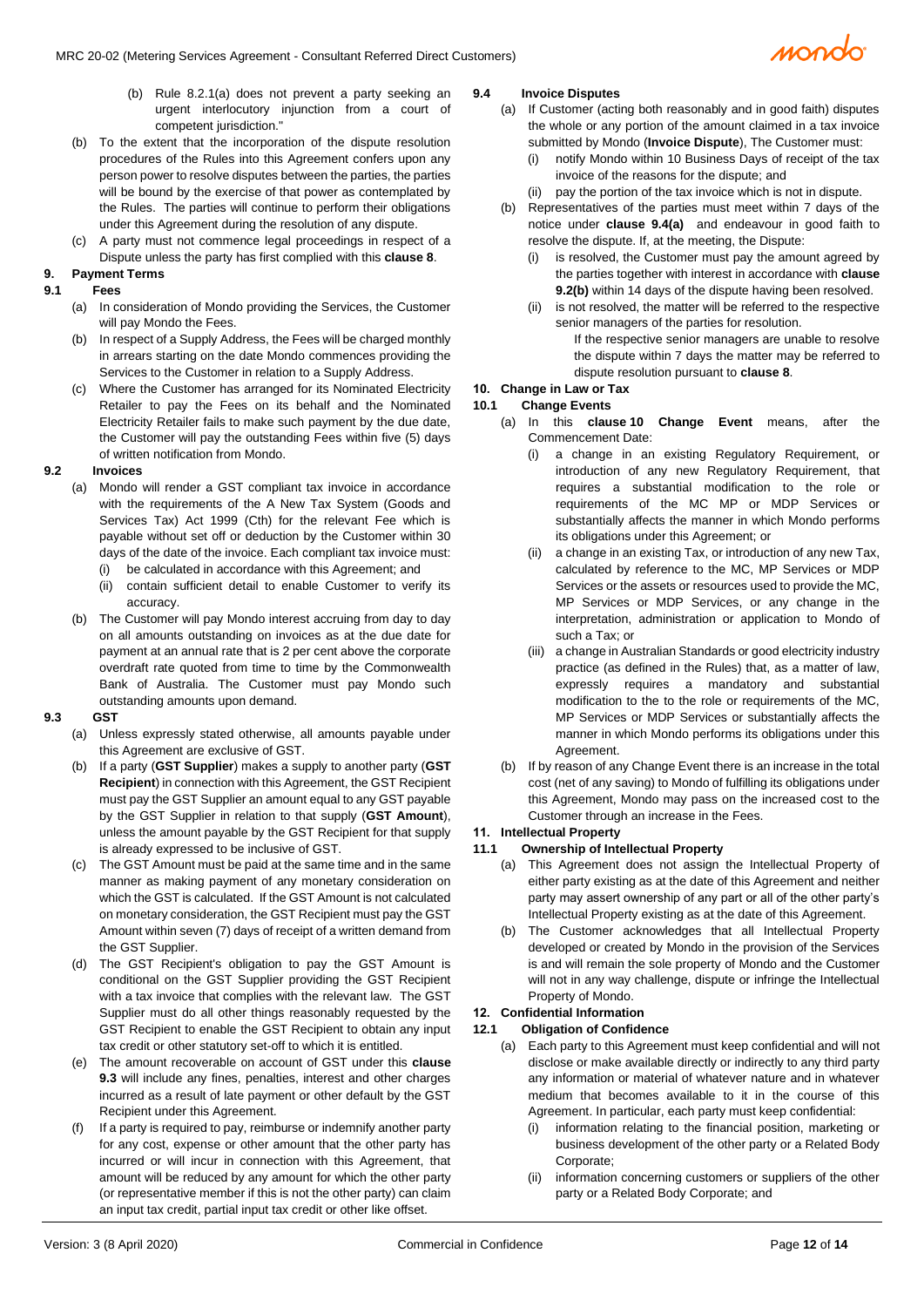- (iii) details of the conversion rate and performance measures achieved as a result of this Agreement.
- (b) Each party acknowledges that the Confidential Information is the other party's exclusive property and that unauthorised use or disclosure of it could cause damage to the other party.
- (c) Each party must keep confidential and prevent unauthorised use and disclosure of the other party's Confidential Information.

#### **12.2 Exceptions**

- (a) Notwithstanding **claus[e 12.1](#page-4-4)**, Mondo may:
	- (i) provide relevant information about the Customer to AEMO and to the relevant retailers or network service providers to the extent reasonably required to perform its obligations under this Agreement and to anyone entitled to the information under any laws, Regulatory Requirements or the Rules;
	- (ii) disclose information about the Customer to a creditreporting agency including the Customer's identity and the fact that the Customer has applied to purchase services from Mondo; and
	- (iii) obtain at any time during negotiation of this Agreement or during the Term a credit report from a credit-reporting agency containing credit information about the Customer or information concerning the Customer's commercial activities or commercial credit worthiness.
	- (b) Nothing in **clause [12.1](#page-4-4)** restricts the disclosure of Confidential Information by a party:
		- (i) (Public domain): where the information has come into the public domain other than through the fault of the party disclosing the information;
		- (ii) (Legal Proceedings): to enforce its rights or to defend any claim or action under or in connection with this Agreement;
		- (iii) (Regulatory body): to the extent required by a lawful requirement of any government authority or stock exchange having jurisdiction over a party to this Agreement or its related bodies corporate;
		- (iv) (Law): to the extent required under any law, accounting standard, administrative guideline, directive, request or policy, whether or not having force of law;
		- (v) (Advisers): to the extent necessary to brief legal and financial advisers about the party's affairs, but only where such advisers have been required to keep the information confidential;
		- (vi) (Employees): to any of its employees to whom it is necessary to disclose the information; or
		- (vii) (Consent): where the disclosure has been approved in writing by the other party.

#### **13. General**

#### **13.1 Customer Warranties**

- (a) Where the Customer enters into this Agreement through an agent, the Customer both represents and warrants that the agent has authority to enter into and bind the Customer to these terms and conditions.
- (b) If the Customer is made up of more than one entity, an obligation of those parties under this Agreement is joint and several and the rights of those persons under this Agreement are held jointly.

#### <span id="page-5-0"></span>**13.2 Notices**

- (a) A notice, approval, consent or other communication in connection with this Agreement:
	- (i) may be given by the relevant representative of the relevant party;
	- (ii) must be in writing; and
	- (iii) must be left at the address of the addressee or sent by prepaid ordinary post to the address of the addressee or sent by email.
- (b) Unless a later time is specified in it a notice, approval, consent or other communication takes effect from the time it is received. (c) A letter or email is taken to be received:
	- (i) in the case of a posted letter, on the third business day after posting; and

(ii) in the case of email, upon receipt of a delivery and "read" confirmation provided the email is sent before 5pm on a Business Day in the recipient's location.

#### **13.3 Metering Data**

The Customer acknowledges and agrees that Mondo (and its Related Bodies Corporate) may use or disclose (including to third parties) Metering Data collected in the provision of Services for the following purposes:

- (a) analysing Metering Data (whether alone or aggregated with third party Metering Data) to determine trends, patterns and commonalities in Metering Data including but not limited to energy use, applicable tariffs, geography, and industry; and
- (b) in connection with the development of products, services and solutions Mondo (or its Related Bodies Corporate) may offer the Customer or third parties (by way of example only, to develop new demand management products and services);
- (c) to determine whether products or services offered by Mondo (or its Related Bodies Corporate) would assist the Customer to manage its energy consumption and, if so, to give the Customer information about the availability, features and benefits of those products or services; and
- (d) any other purpose for which the Customer has given consent.

#### **13.4 Force Majeure**

- (a) If a party is unable wholly or in part to perform on time (**Affected Party**) and as required an obligation under this Agreement (other than an obligation to pay Fees or any other monies) by reason of the occurrence of an Event of Force Majeure, then that obligation is suspended so far as the Affected Party's ability to perform is affected by that Event of Force Majeure.
- (b) If the Affected Party's obligations under this Agreement are suspended in accordance with **clause 13.4** as a result of an Event of Force Majeure, then the Affected Party must:
	- (i) give notice to the other party of reasonable particulars of the Event of Force Majeure and the probable extent to which the Affected Party will be unable to perform or be delayed in performing its obligations;
	- (ii) use reasonable endeavours to mitigate the consequences of that Event of Force Majeure; and
	- (iii) keep the other party informed of the status of the Event of Force Majeure.

#### **13.5 Entire Agreement**

The parties acknowledge that this Agreement embodies the whole understanding between them relating to the subject matter of this Agreement and supersedes any and all oral and written negotiations and communications by or on behalf of any of them.

#### **13.6 Assignment**

Neither party to this Agreement may assign, novate or otherwise dispose of its rights or obligations under this Agreement without the prior written approval of the other party which may not be unreasonably withheld.

#### **13.7 Amendments**

No variation of any provision of this Agreement will be effective unless it is in writing, refers specifically to this Agreement and is duly executed by each party.

## **13.8 No Adverse Construction**

This Agreement will not be read and construed adversely in relation to a party only because that party was responsible for its drafting.

# **13.9 Waiver**

Neither party will be deemed to have waived any right, power or privilege under this Agreement or any portion thereof unless that waiver has been duly executed in writing and acknowledge by the party concerned. The failure of a party to enforce at any time any of the provisions of this Agreement will not be construed as a waiver of that provision, nor will it affect the validity of this Agreement or any part thereof, or the right of that party thereafter to enforce each and every such provision. No waiver of any breach of this Agreement will be held to be a waiver of any other or subsequent breach.

#### **13.10 Severability**

If any provision of this Agreement is found to be void, voidable by a party, unenforceable, invalid or illegal and would not be so if a word or words were omitted, then that word or those words are to be severed and if this cannot